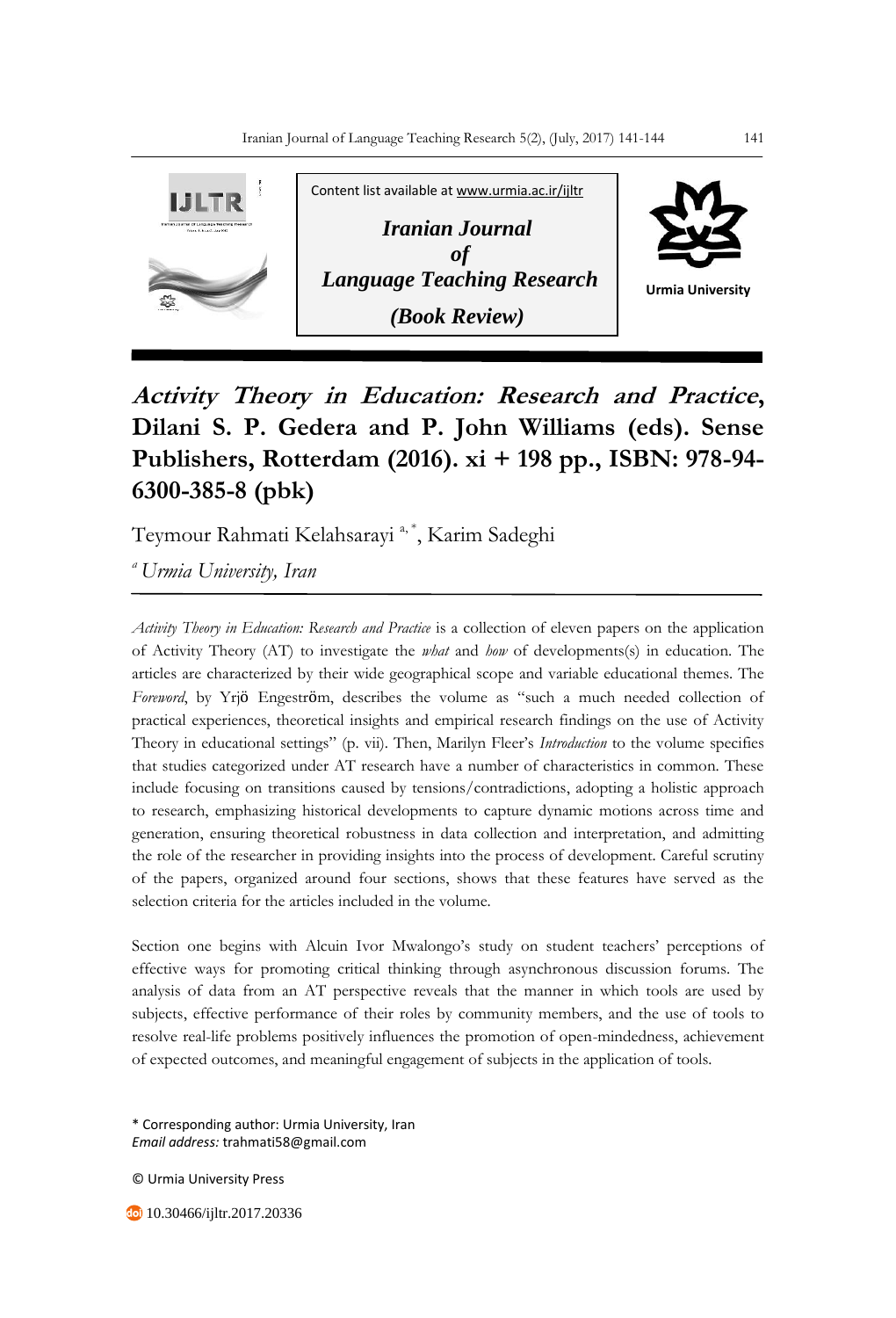In the last paper in section one, Kathrin Otrel-Cass, Karen Egedal Andreasen, and Lars Bang report on a study in which the effects of standardized national testing on identity formation are explored. Data analysis through the lens of AT provides evidence for *subjectivity production* referred to as active shaping of our identity based on others' expectations and as a result of the activity system one is exposed to/engaged in.

Dilani S. P. Gedera commences sections two by explaining the types of contradictions experienced by student teachers in a blended e-learning and face-to-face university course. Data analysis indicates at least three types of contradictions, including a primary contradiction in which tensions are experienced within an element (e.g., division of labor in this case) of an activity system, a secondary contradiction where the conflict arises between the elements (e.g., subject, or students, and community, or lecturer and assistant) of an activity system, and, finally, a quaternary contradiction occurring between a central (online discussion) and a neighboring activity system (in-class presentation). A tertiary contradiction caused by the introduction of a new technology, for instance, was not observed in Gedera's study. The paper illustrates how AT is applied in the systematic identification of educational contradictions as an essential first step in their effective resolution.

In their contribution, Melissa Harness and Lisa C. Yamagata-Lynch apply AT to explore the tensions around teachers unions in the U.S. Qualitative analysis of the three relevant articles published in the *Wall Street Journal*, *The New York Times*, and *POLITICO* reveals a number of serious contradictions at the levels of subject (falling membership), tools (declining funds), object (inability in meeting teachers' professional needs), rules (laws against tenure and seniority rights in some states), and community (criticisms leveled even by some teachers and advocacy groups). The paper provides pragmatic insights into how methodological robustness can be achieved in AT informed approaches to educational issues.

Section two closes with Lee Yong Tay and Cher Ping Lim's ethnographic case study which explores the potential of AT in facilitating the integration of Information and Communication Technology (ICT) at a primary school in Singapore. The paper explains how the school adopted a distributed leadership approach, in which the principal, ICT coordinator, curriculum developers, and teachers (community) worked in conjunction, to achieve the object (ICT integration).

Section three starts with an examination of the interactions among emotion, cognition, and action in experienced and novice tutors at a university in New Zealand. Jinrui Li finds a number of object-subject and subject-community contradictions in the activity system of assessing undergraduates' written work. To resolve the issue, the study suggests that subject experts develop a standard assessment genre (rules and tools) and promote collaborative dialog among experienced and novice teachers (community). The article illustrates the role of AT in systematization of data collection and analysis procedures in research.

Joseph Ramanair, then, uses AT to investigate tensions in the integration of technology in an English language program in New Zealand. The findings identify emphasis on assessment, lack of technological infrastructure, and inefficient training in the use of Moodle as the main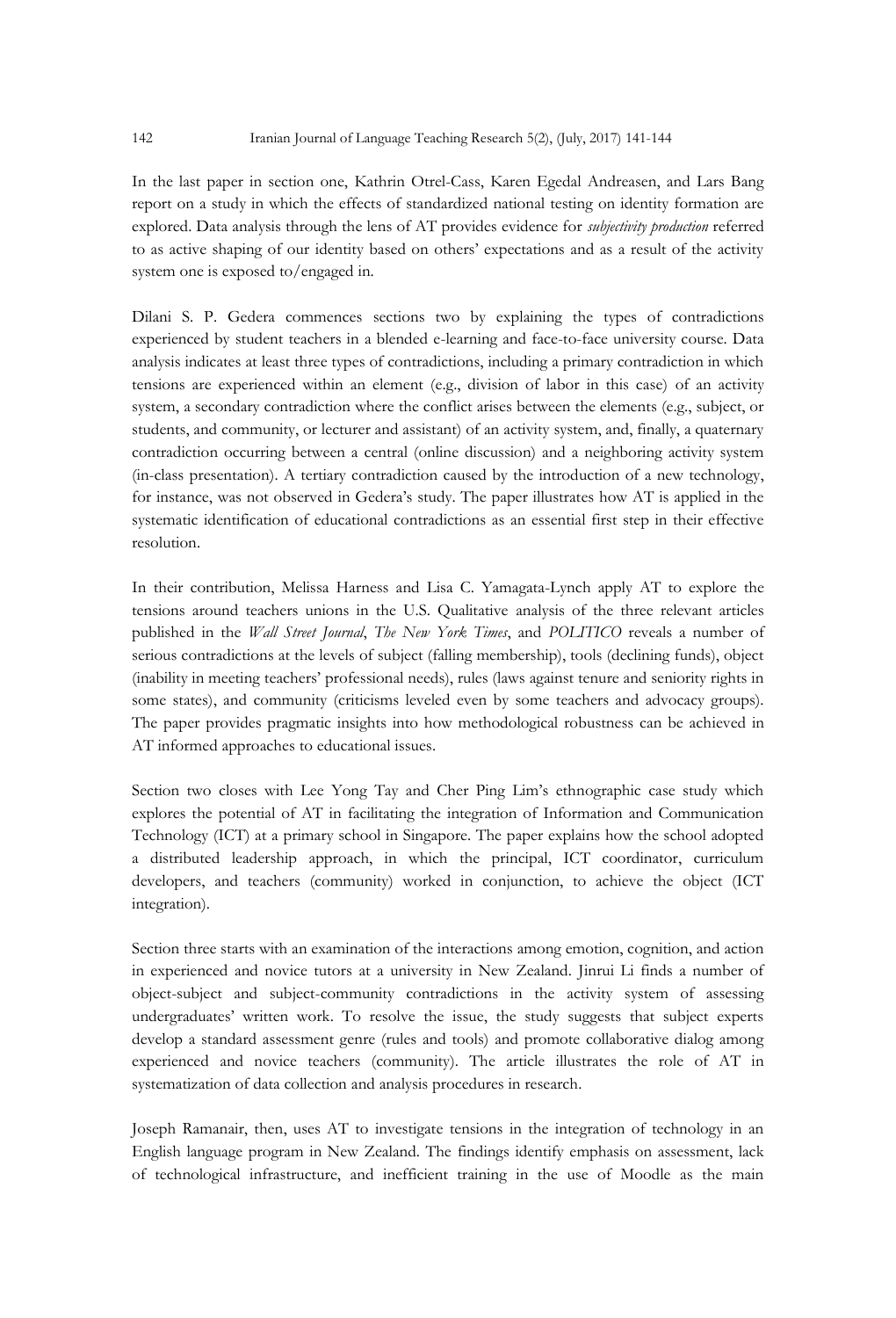impediments to technology integration. Moreover, a text based speaking exercise, which is used to improve students' online and classroom communication ability, serves as evidence for the mismatch between tools and the object (enhancing learners' speaking ability) of the program.

In his contribution, Claudio Aguayo applies AT to investigate the use of an online learning system for community education for the socio-ecological sustainability of a lake, negatively affected by human activity, in Chile. The study is conducted in pre-visit, learning website visit, and post-visit interviews followed by a survey five months after the first visit to the learning website to explore the change in participants' understanding, action taking, and adoption of sustainable living practices. The study concludes that positive changes among the participants in these regards are rooted, as expected by an AT framework, in the community members' sociocultural, historical, technological, and educational backgrounds.

Karen Pohio ends section three by addressing the importance of the 'tool' element of AT. He distinguishes technical (physical) tools, used to affect external items in the environment, from psychological (conceptual) tools, which inspire internal change and cognitive development. He, then, reports on a case study in which AT is used to investigate the role of organizational culture, as a psychological tool, in facilitating communication among the members of a school community. Pohio finds that a culture of caring for others permeates around school and such symbolic features as the presence of the school principal at the beginning and end of all classes represent that culture.

The first paper in section four is a study by Chris Eames in which the development of pedagogical content knowledge among four early career teachers of Science and Technology is explored. The study is carried out in three phases in which the teachers first designed the representative content of a topic in science and technology. They, then, developed a plan for the delivery of those topics and, finally, presented the lessons in their classes. The study shows that the application of AT is helpful in identifying contradictions in such elements as rules in the development of teachers' pedagogical content knowledge.

Finally, John Lockley's contribution to the volume presents a case study in which a local curriculum in education for sustainability is developed by a teacher. The analysis of data through the lens of AT clarifies the role of teacher's perception of sustainability (subject), the design and implementation of a local curriculum (object), the national curriculum (tool), the educational culture (rules), various shareholders (community), and curriculum development practices (division of labor) in the enactment of a local curriculum.

The impetus behind the current review comes from a recent interest among foreign/second language education researchers in the application of AT as a theoretical lens to examine such significant issues as teacher (de)motivation (Song & Kim, 2016). Furthermore, AT is a potential framework in identifying, categorizing, and resolving educational tensions, which are prevalent in language education (Farrell, 2016). This is while language education researchers are often left without any templates on how to apply a basically work-related AT to explore educational issues. The empirical papers included in the volume epitomize how AT terminologies and data collection/interpretation methods can be translated into educational terms and research methods.